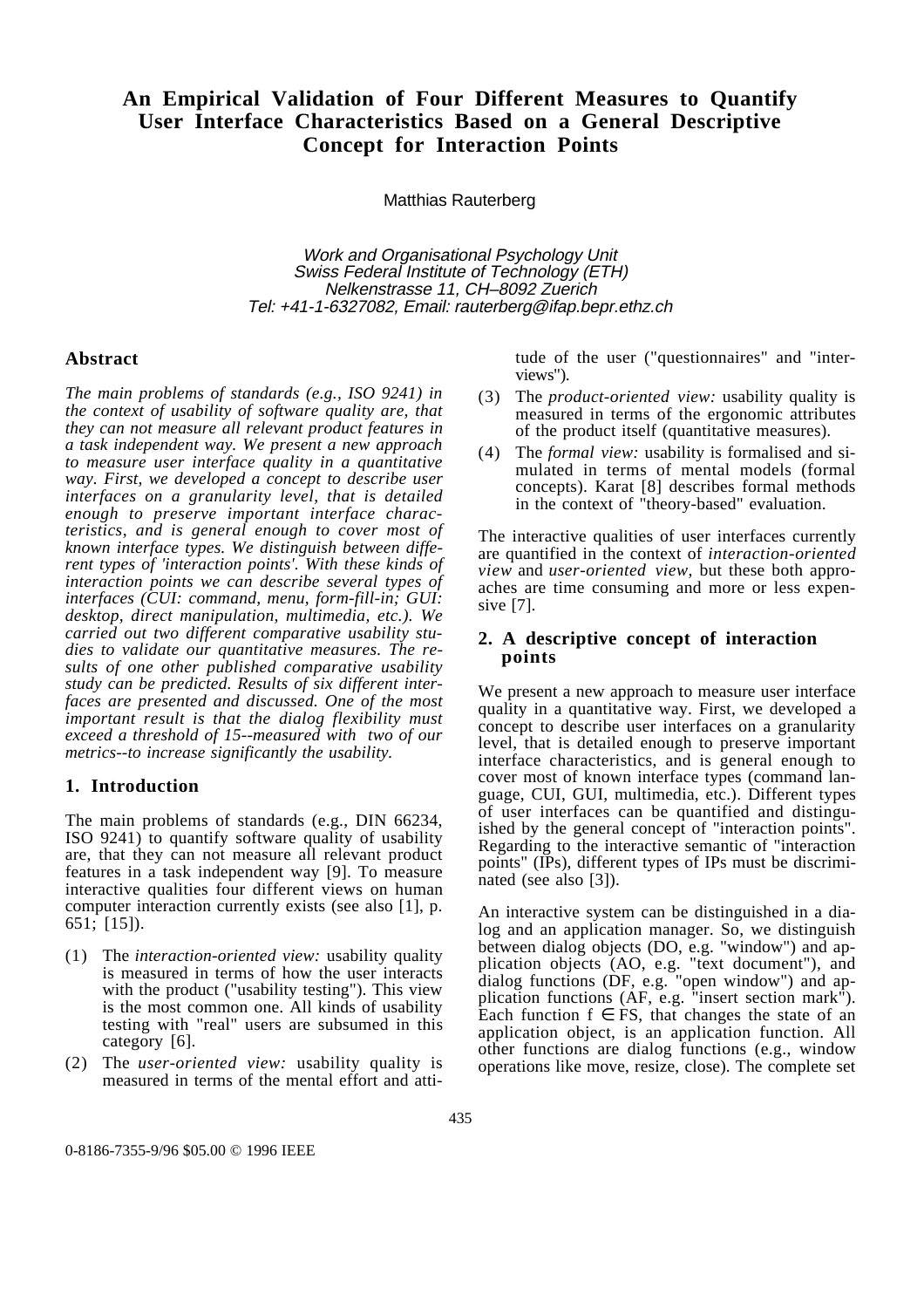of all description terms is defined in Figure 1 and Table 1.

A dialog context (DC) is defined by all available objects and functions in the actual system state. If in the actual DC the set of available functions changes, then the system changes from one DC to another. All dialog objects (functions, resp.) in the actual DC are either perceptible (PO, PF) or hidden (HO, HF). Four different mapping functions relate perceptible structures to hidden objects or functions.



Figure 1. The interactive space (IS) consists of the object space (OS) and the function space (FS); OS and FS can be distinguished in perceptual and hidden objects and interaction points (IPs); each IP corresponds to an implemented function.

Table 1. The interactive space (IS) consists of the object space (OS) and the function space (FS); FS can be distinguished in perceptible and hidden interactive functions (PF and HF).

 $IS := OS \times FS$  [interaction space]  $DC \in IS$  [dialog context]  $\text{OS} := \text{PO} \cup \text{HO}$  [object space]  $FS := PF \cup HF$  [function space] PO := PDO ∪ PAO [(perceptible) representations of objects]<br>HO := HDO ∪ HAO [hidden objects]  $HO := HDO \cup HAO$ <br> $PF := PDFIP \cup PAFIP$ [(perceptible) representations of functions] HF := HDFIP ∪ HAFIP<br>PDFIP := {(df,pf) ∈ HDFIP x PF: pf = δ(df)}<br>((perceptible) represented DFIP] PDFIP :=  $\{(df, pf) \in HDFIP \times PF: pf = \delta(df)\}\$ PAFIP := {(af,pf) ∈ HAFIP x PF: pf =  $\alpha$ (af)} [(perceptible) represented AFIP]<br>IP := DFIP ∪ AFIP  $\alpha$ [interaction points]  $DFIP := PDFIP \cup HDFIP$  [IPs of dialog functions]  $AFIP := PAFIP \cup HAFIP$  [IPs of application functions]  $\delta$  := mapping function of a df  $\epsilon$  HDFIP to an appropriate pf  $\epsilon$  PF.  $\alpha$  := mapping function of an af  $\in$  HAFIP to an appropriate pf  $\in$  PF. PDO :=  $\{(do, po) \in HDO \times PO: po = \mu(do)\}\$  [(perceptible) represented DO] PAO :=  $\{(ao, po) \in \text{HAO} \times \text{PO} : po = v(ao)\}$  [(perceptible) represented AO]  $\mu$  := mapping function of a dialog object do  $\in$  DO to an appropriate po  $\in$  PO.  $\nu$  := mapping function of an application object ao  $\in$  AO to an appropriate po  $\in$  PO.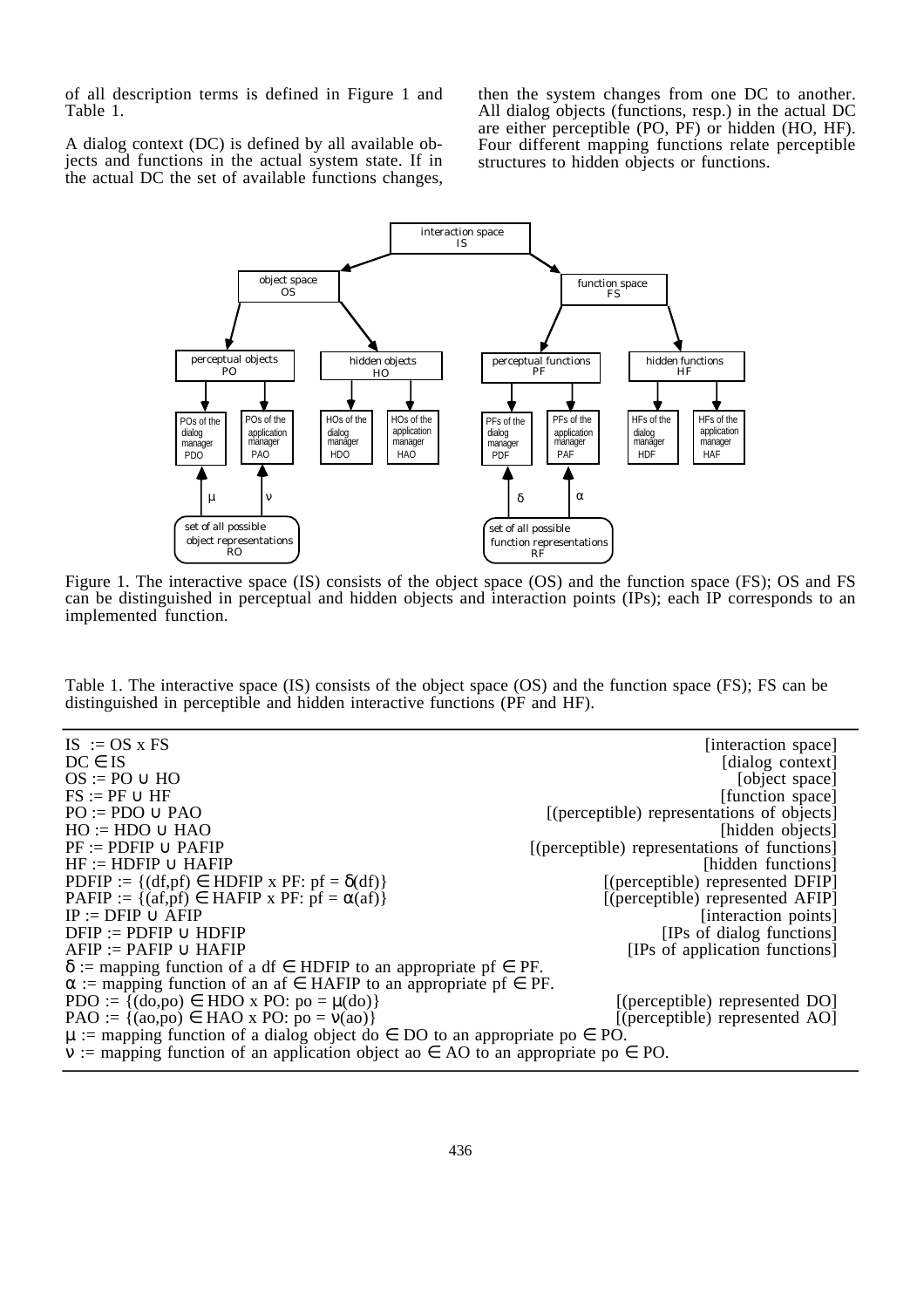Each interaction point (IP) is related to at least one interactive function. If both mapping function's  $\delta$ and  $\alpha$  are of the type 1:m(any), then the user interface is a command interface. If both mapping function's δ and α are of the type 1:1, then the user interface is a menu or direct manipulative interface where each  $f \in FS$  is related to a perceptible structure PF (see Figure 3). The perceptual structure (visible, audible, or tactile) of a function (PF) can be, e.g., an icon, earcon, menu option, command prompt, or other mouse sensitive areas.

The intersection of PF and PO is sometimes not empty: PF  $\cap$  PO  $\neq \emptyset$ . In the context of graphical interfaces icons are elements of this intersection, e.g., PDFIP "copy" ≡ PDO "clipboard", PAFIP "delete" ≡ PAO "trash". Each interaction point (IP) is related to at least one interactive function (see Figure 2).

One important difference between a menu and a direct manipulative interface can be the "interactive directness". A user interface is 100% interactively direct, if the user has fully access in the actual dialog context to all  $f \in FS$  [10]. Good interface design is characterised by optimising the multitude of DFIPs (e.g. "flatten" the menu tree; see [11]) and by allocating an appropriate PDFIP to the remaining HDFIPs.



Figure 2. A schematic presentation of the I/O interface, the dialog and the application manager of an interactive system with a menu tree of two levels.



Figure 3. An actual dialog context (DC) of the text processing program MsWord with the representation space of the interactive object (PAO: text document; PDO: clipboard), and the representation space (PF: marked by circles) of the interactive functions (PAFIP: text entry point, undo; PDFIP: menu options).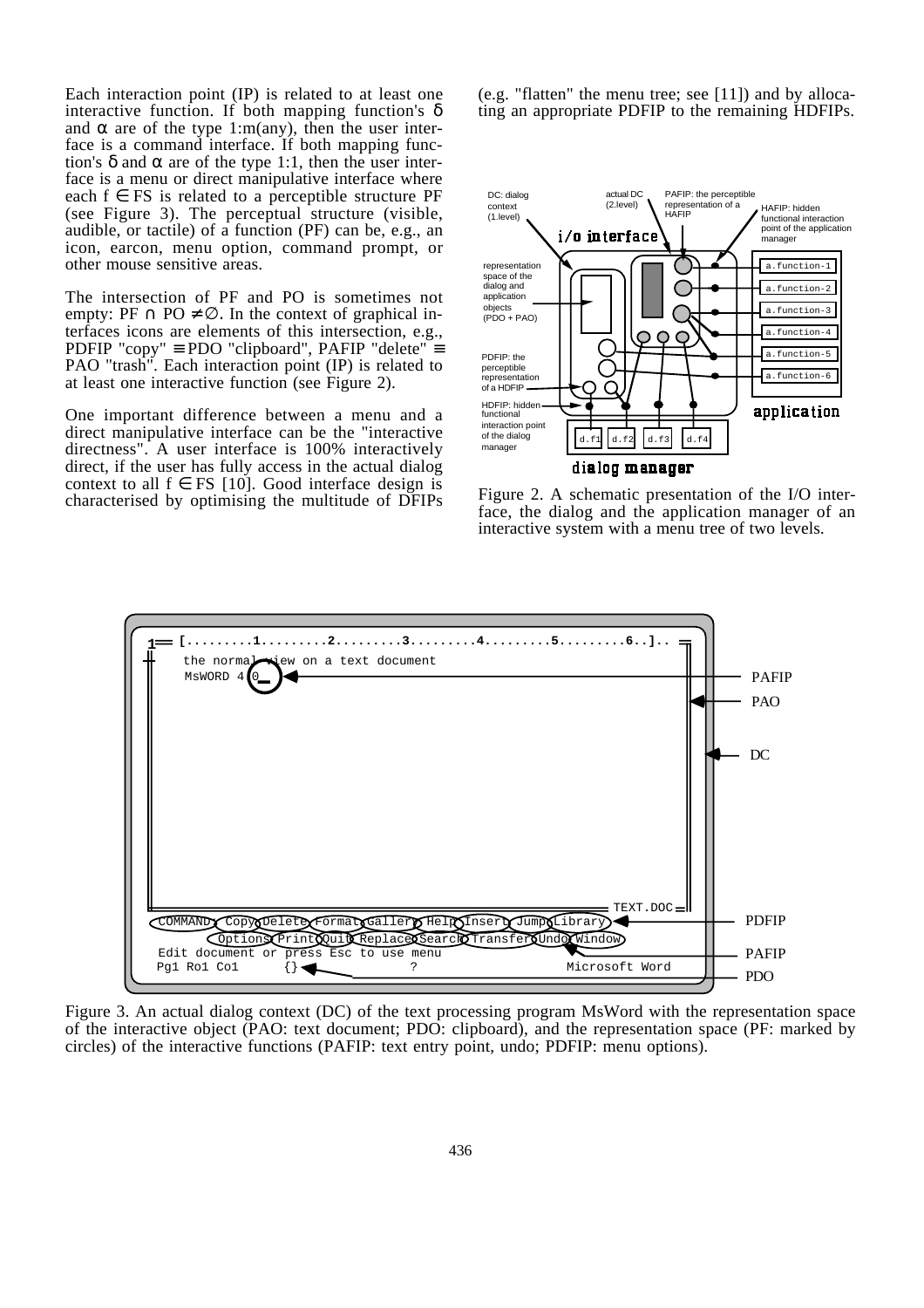#### **3. Quantitative measures of user interface characteristics**

To estimate the amount of "feedback" of an interface a ratio is calculated: "number of  $PFs''$  (# $PF =$ #PDFIP + #PAFIP) divided by the "number of HFs"  $(HHF = #HDFIP + #HAFIP)$  per dialog context. This ratio quantifies the average "amount of functional feedback" of the function space (FB; see Formula 1). We abbreviate the number of all different dialog contexts with D. A GUI has often a very large number of DCs. To handle this problem we take only all task related DCs into account. Doing this, our measures will give us only a lower estimation for GUIs.

The average length (lng) of all possible sequences of interactive operations (PATH) from the top level dialog context (DC, e.g., 'start context') down to DCs with the desired HAFIP or HDFIP can be used as a possible quantitative measure of "interactive directness" (ID, see Formula 2). The measure ID delivers two indices: one for HAFIPs and one for HDFIPs. A PATH has no cycles and has not more than two additional dialog operations compared with the shortest sequence. An interface with the maximum ID of

100% has only one DC with path lengths of one dialog step. We abbreviate the number of all different dialog paths with P.

To quantify the flexibility of the application manager we calculate the average number of HAFIPs per dialog context (DFA; see Formula 3). To quantify the flexibility of the dialog manager we calculate the average number of HDFIPs per dialog context (DFD; see Formula 4). A modeless dialog state has maximal flexibility (e.g., "command" interfaces, or Oberon [17]).

Let us apply the five measures to our example in Figure 2. The average amount of functional feedback is: FB =  $100\%$  \*  $(\frac{\cancel{4}}{4} + \cancel{6}/8)$  / 2 = 87.5% The average amount of interactive directness is:  $ID_{HAFIP} = 100\% * ((2*1 + 5*2) / 7)^{-1} = 58.3\%$ ID<sub>HDFIP</sub> =  $100\%$  \* ((2\*1 + 3\*2) / 5)<sup>-1</sup> = 62.5% The average amount of flexibility is: DFA =  $(2 + 5) / 2 = 3.5$  and  $DFD = (2 + 3) / 2 = 2.5$ To interpret the results of our measures appropriately, we need empirical studies.

|                                                                    | Functional feedback: FB = 100% * 1/D $\sum$ (#PF <sub>d</sub> / #HF <sub>d</sub> ) (1)<br>$d=1$               |     |
|--------------------------------------------------------------------|---------------------------------------------------------------------------------------------------------------|-----|
|                                                                    | Interactive directness: ID = 100% * $\begin{cases} P \\ 1/P & \sum_{p=1}^{p} \ln g(PATHp) \end{cases}$ -1 (2) |     |
| Application flexibility: DFA = $1/D$ $\sum$ (#HAFIP <sub>d</sub> ) | $d=1$                                                                                                         | (3) |
| Dialog flexibility: DFD = $1/D$ $\sum$ (#HDFIP <sub>d</sub> )      | $d=1$                                                                                                         | (4) |

# **4. The empirical validation**

We carried out two different comparative usability studies to validate our measures [12] [2]. A third external comparative study [5] was used for a cross validation. All three investigated software products have the same application manager, but two different dialog managers each.

#### **4.1 Results and discussion of experiment-I**

We [12] compared an old, ascii-based CUI-interface (menu, as in Figure 3) of a relational database mana-

gement system with a new GUI-interface (desktop). The main result of this empirical investigation was, that the mean task solving time with the GUI is significantly shorter than with the CUI interface (see Table 2). How can we explain this difference? Our first interpretation of this outcome was the supposed different amount of 'transparency' [16]. One aspect of 'transparency' is 'feedback' (see [4], pp. 318-321).

Interesting is the fact, that the GUI supports the user with less "functional feedback" (FB =  $\hat{66\%}$ , Table 3) on average than the CUI (FB  $= 73\%$ ). This amount of FB of the CUI is caused by 22 small DCs with FB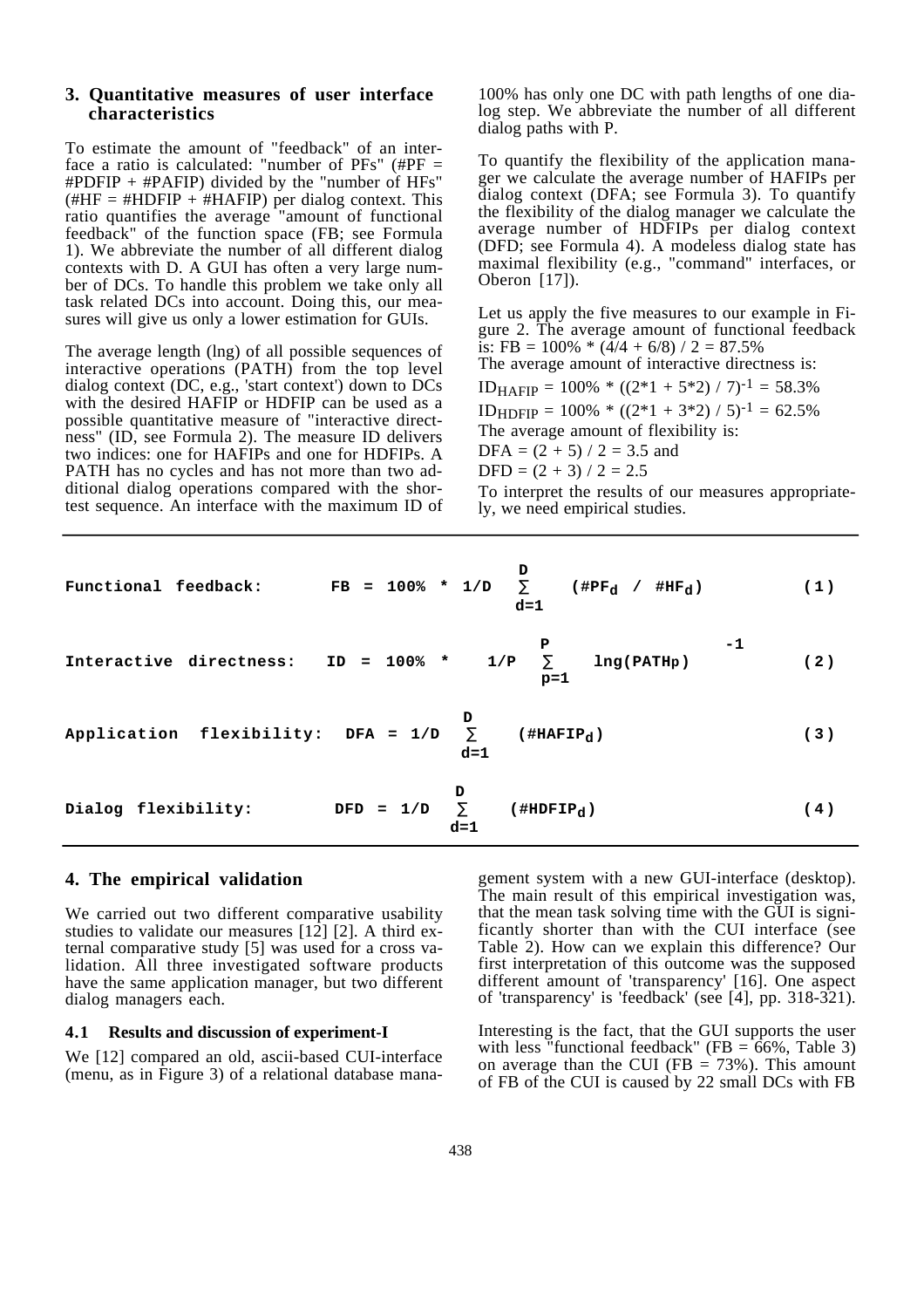$= 100\%$ ; the GUI has only 14 DCs with FB  $= 100\%$ . The amount of functional feedback seems not to be related to the advantage of GUIs. There must be another reason.

The "interactive directness" is not quite different between both interfaces (CUI:  $ID = 24.7\%$  for AFIPs and 23.2% for DFIPs versus GUI: ID =  $22.5%$  for AFIPs and 25.5% for DFIPs, see Table 3).

Only the two measures of "flexibility" show an important difference between both interfaces (CUI:  $\overline{DFA}$  = 12.1 and  $\overline{DFD}$  = 10.1 versus GUI:  $\overline{DFA}$  = 19.5 and DFD = 20.4, see Table 3). We interpret this result to the effect that flexibility must exceed a threshold to be effective (DFD,  $DF\overline{A} > 15$ ).

|  | Table 2. Overview of the three empirical validation studies and their outcomes. |
|--|---------------------------------------------------------------------------------|
|--|---------------------------------------------------------------------------------|

| Expe-<br>riment | Interface type,<br>type of dialog<br>structure | <b>Application type</b>      | Dependent variable,<br>No. of data points,<br>[Reference] | Result of the dependent<br>variable<br>(Mean $\pm$ standard dev.) | Statistical result of the<br>mean comparison<br>(p is alpha error) |
|-----------------|------------------------------------------------|------------------------------|-----------------------------------------------------------|-------------------------------------------------------------------|--------------------------------------------------------------------|
|                 | CUI.<br>hierarchical                           | Relational<br>database       | Task solving time,<br>$[12]$<br>$N = 12,$                 | CUI: 683 s $\pm$ 556 s                                            | GIII << CIII                                                       |
|                 | GUI,<br>hierarchical                           | Relational<br>database       | Task solving time,<br>$[12]$<br>$N = 12$ ,                | GUI: 418 s $\pm$ 437 s                                            | $(p \le .002)$                                                     |
| $\mathbf{H}$    | Multimedia,<br>hierarchical                    | Information<br>system        | Task solving time,<br>$N = 12$ ,<br>[2]                   | MM <sub>hier</sub> : 582 s $\pm$ 228 s                            | MM <sub>hier</sub> <  MM <sub>net</sub>                            |
| $\mathsf{II}$   | Multimedia,<br>net shaped                      | <b>Information</b><br>system | Task solving time,<br>$[2]$<br>$N = 12$ ,                 | MM <sub>net</sub> : 648 s $\pm$ 258 s                             | $(p \le .085)$                                                     |
| Ш               | CUI,<br>hierarchical                           | Simulation tool              | Target discrepancy,<br>$N = 20$ ,<br>[5]                  | CUI <sub>hier</sub> : 49 % $\pm$ 15 %                             | $CUI$ hier == $CUI$ net                                            |
| Ш               | CUI,<br>net shaped                             | Simulation tool              | Target discrepancy,<br>$N = 15$ ,<br>[5]                  | CUI <sub>net</sub> : 48 % $\pm$ 18 %                              | $(p \le .784)$                                                     |

Table 3. The results of the quantitative measures ID, FB, DFA, and DFD the six different user interfaces. P is the number of all different dialog PATHs for an AFIP or a DFIP; D is the number of all different DCs.

| Expe-<br>riment | Interface type,<br>dialog structure | P(AFIP) | ID(AFIP)<br>$\frac{0}{0}$ | P(DFIP) | ID(DFIP)<br>$\frac{0}{0}$ | D   | <b>FB</b><br>$\%$ | <b>DFA</b> | <b>DFD</b> |
|-----------------|-------------------------------------|---------|---------------------------|---------|---------------------------|-----|-------------------|------------|------------|
|                 | CUI,<br>hierarchical                | 434     | 24.7                      | 362     | 23.2                      | 36  | 73                | 12.1       | 10.1       |
|                 | GUI,<br>hierarchical                | 547     | 22.5                      | 570     | 25.5                      | 28  | 66                | 19.5       | 20.4       |
| $\mathbf{  }$   | Multimedia,<br>hierarchical         | 241     | 25.1                      | 34      | 28.1                      | 68  | 100               | 3.6        | 0.5        |
| $\mathbf{II}$   | Multimedia,<br>net shaped           | 276     | 40.7                      | 87      | 46.3                      | 65  | 100               | 4.2        | 1.3        |
| Ш               | CUI,<br>hierarchical                | 720     | 20.9                      | 693     | 23.9                      | 363 | 86                | 2.0        | 1.9        |
| III             | CUI,<br>net shaped                  | 490     | 15.8                      | 1053    | 21.9                      | 389 | 90                | 1.3        | 2.7        |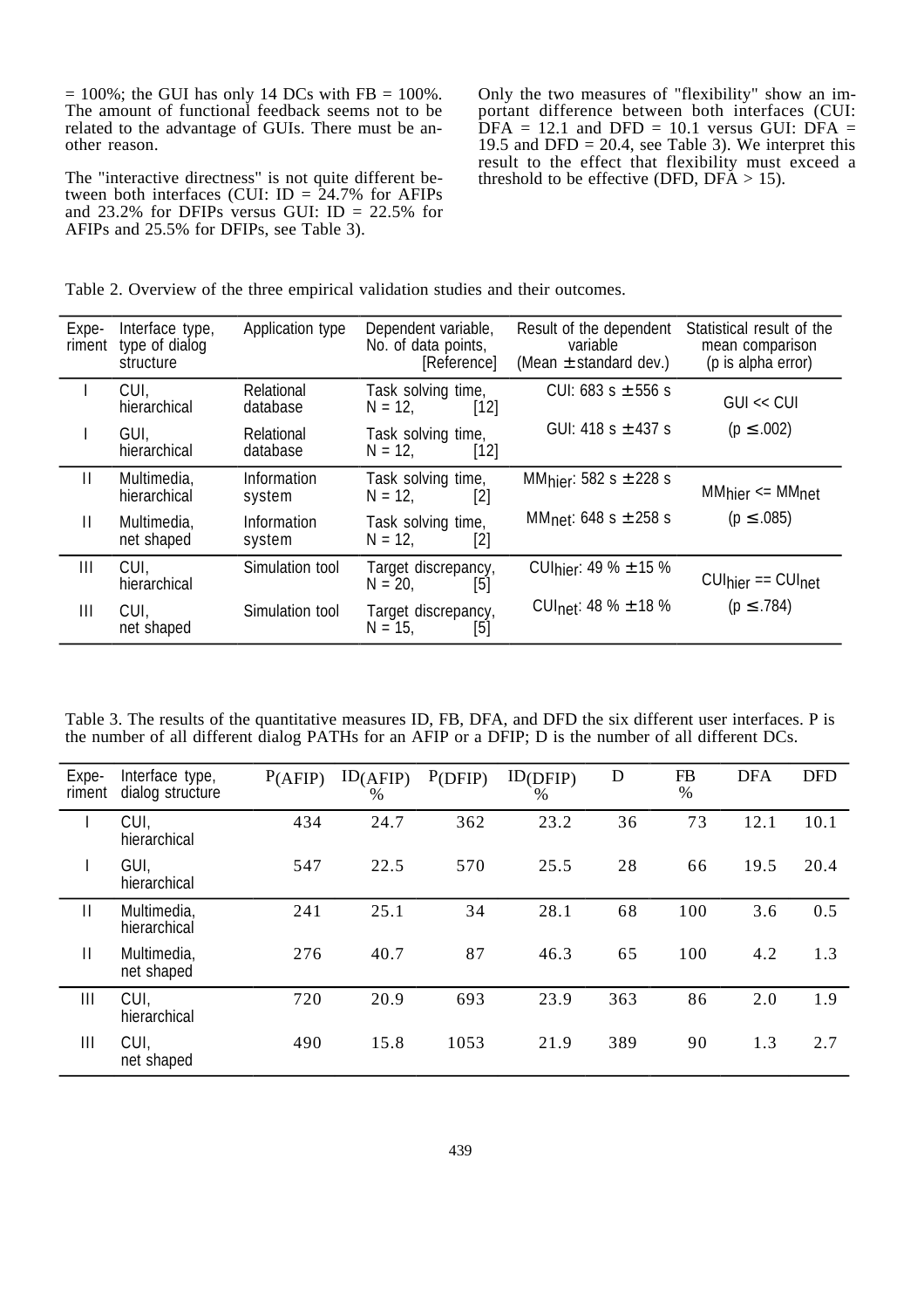#### **4.2 Results and discussion of experiment-II**

If our interpretation of the outcome of experiment-I is correct then we can not find a significant performance difference for dialog structures that remain under the assumed threshold of 15. To control the factor of feedback we carried out this second experiment with a multimedia information system that has 100% functional feedback for both interfaces [2].

We picked out a multimedia information system with a hierarchical dialog structure where DFA and DFD are clearly under 15. We implemented a comparable system with a net-shaped dialog structure where DFA and DFD had nearly the same ratio of flexibility as in experiment-I:

| $DFA$ <sub>GUI</sub> / $DFA$ <sub>CUI</sub>             | $= 1.6$ and |
|---------------------------------------------------------|-------------|
| $DFA_{MMnet} / DFA_{MMhier}$                            | $= 1.2$     |
| $\text{DFD}_{\text{GIII}} / \text{DFD}_{\text{CIII}}$   | $= 2.0$ and |
| $\text{DFD}_{\text{MMnet}}/ \text{DFD}_{\text{MMhier}}$ | $= 2.6$     |

As we predicted, we can not find a significant performance difference between both types of dialog structures (see Table 2). To make sure that our results are not biased by our own expectations, we carried out a cross validation study. To do this, (1) we need the outcomes of an external independent comparison study between two different interfaces and (2) the possibility to apply our quantitative measures to all DCs of both interfaces. The empirical investigation of Grützmacher [5] fulfils both conditions.

#### **4.3 Results and discussion of experiment-III**

The study of Grützmacher [5] was carried out to investigate research questions in the context of how to control a complex domain with a simulation tool. One independent factor was varied: the dialog structure (hierarchical versus net-shaped). This simulation tool was implemented on a mainframe computer system with character oriented terminals (IBM 3270 terminals).

The dependent variable was not 'task solving time' but 'target discrepancy' as a performance measure. The sample consists of 20 users with the hierarchical dialog structure and 15 users with the net-shaped structure. The main result was that the factor 'dialog structure' did not show a significant difference. Given our interpretation of the last two experiments we expected a value for DFA and DFD under 15.

With the generous support of Grützmacher we were able to analyse all  $752$  dialog contexts for both interfaces.

For the hierarchical CUI we got the following results (see last two rows in Table 3):

 $DFA = 2.0$  and  $DFD = 1.9$ 

and for the net-shaped CUI:

 $DFA = 1.3$  and  $DFD = 2.7$ 

These results for DFA and DFD of both CUI interfaces give us a sufficient evidence that the following assumptions seem to be correct:

- (1) We can measure the dialog flexibility in a task independent and quantitative way, and
- (2) the values of DFA and DFD must exceed the threshold of 15.

## **5. Conclusion**

Using the four quantitative measures for "feedback", "interactive directness" and "flexibility" to measure the interactive quality of user interfaces, we are able to classify the most common types: command, menu, desktop (see [13]). The command interface is characterised by high interactive directness, but this interface type has a very low amount of visual feedback. Especially graphical interfaces (e.g., multimedia) can support users with sufficient interactive directness. GUIs are characterised by high dialog flexibility.

The presented approach to quantify usability attributes and the interactive quality of user interfaces is a first step in the right direction. The next step is a more detailed analysis of the relevant characteristics and validation of these characteristics in further empirical investigations. In the context of standardisation we can use our criteria to test user interfaces for conformity with standards.

A more detailed description of all introduced terms and further applications are given in Rauterberg [14].

## **Acknowledgements**

We have to thank the following persons for their generous support: Dr. Karl Schlagenhauf and Raimund Mollenhauer at ADI Software Inc., Karlsruhe (D), Andreas Grützmacher and Prof. Eberhard Ulich at the ETH, Zürich (CH).

#### **References**

- [1] Bevan, N., J. Kirakowski and J. Maissel (1991). What is Usability? In: *Human Aspects in Computing: Design and Use of Interactive Systems with Terminals* (H-J. Bullinger, (Ed.)), 651-655. Elsevier, Amsterdam.
- [2] Brunner, M. and M. Rauterberg (1993). *Hierarchische oder netzartige Dialogstruktur bei multimedialen Informationsystemen: eine experimentelle Vergleichsstudie.* Technical Report MM-2-93. Institut für Arbeitspsycholo